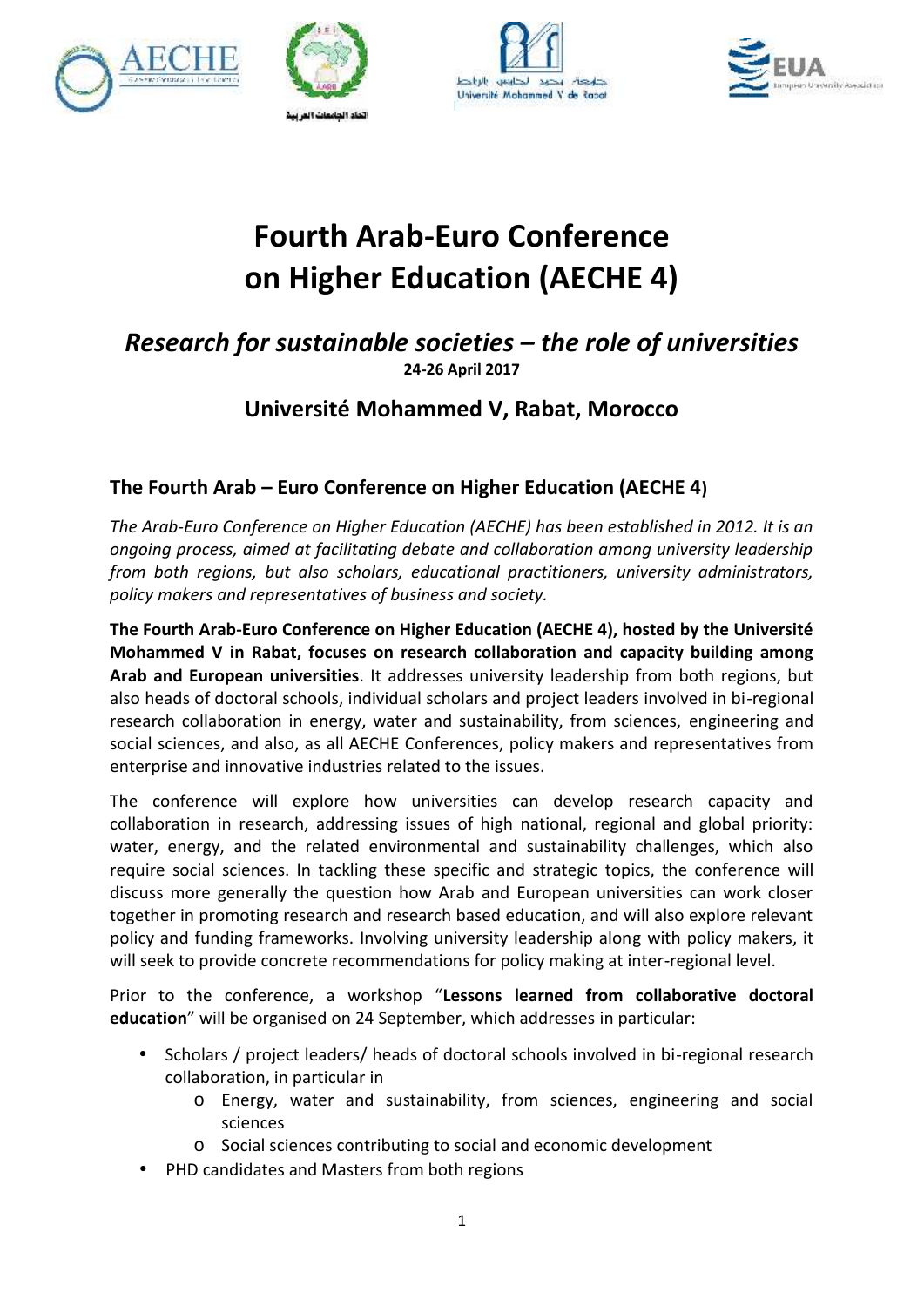







The conference is also part of the activities held in the framework of a European Union cofunded Erasmus+ project entitled Modernisation of Institutional Management of Innovation and Research in South Neighbouring Countries – MIMIr -, which aims at helping universities understand the nature and the context of their innovation and research performance and practices, and devise pathways to overcome impediments that prevent them from achieving recognised stature in the international landscape. conference is also part of the activities held in the framework of a European Union conference is also part of the term of the framework co-<br>
ed Erasmus + projet entitled Modernstation of Institutional Maragement of Innova funded Erasmus+ project entitled Modernisation of Institutional Management of Innovation<br>and Research in South Neighbouring Countries – MIMIr -, which aims at helping universities<br>understand the nature and the context of t

#### **About AECHE**

The Arab-Euro Conference on Higher Education is a joint initiative of the Association of Arab Universities (AArU) and the European University Association (EUA) that brings together both AArU´s and EUA´s members, with the collaboration of the University of Barcelona, which keeps its Secretariat.

The aim of AECHE is to open a sustainable process of dialogue and mutual understanding, to exchange knowledge and to increase cooperation between Arab and European Universities.

AECHE organises different activities and projects, holds regular leadership conferences, and in addition also thematic events. More recent events were the AECHE 3 Conference hosted by the University of Barcelona in April 2016, which was attended by around 200 participants, in addition also thematic events. More recent events were the <u>AECHE 3 Conference hosted</u><br>by the University of Barcelona in April 2016, which was attended by around 200 participants,<br>and a thematic conference hosted by Tec Gouna, Egypt, in October 2015. is aim of AECHE is to open a sustainable process of dialogue and mutual understanding, to<br>change knowledge and to increase cooperation between Arab and European Universities.<br>CHE organises different activities and projects

The initiative is guided by a Steering Committee which – in addition to AArU, EUA and U. Barcelona- comprises the following permanent members: Mediterranean Universities Union Barcelona- comprises the following permanent members: Mediterranean Universities Union<br>(UNIMED), Network of Universities from the Capitals of Europe (UNICA), Technische Universität Berlin and Union for the Mediterranean. In addition, institutions and organisations involved in ongoing activities participate in the enlarged Steering Committee.

AECHE has been recognised in the 2014 Declaration of the Third European Union – League of Arab States Foreign Affairs Ministerial Meeting. organisations involved in ongoing activities participate in the enlarged Steering Committee.<br>AECHE has been recognised in the 2014 Declaration of the Third European Union – League of<br>Arab States Foreign Affairs Ministerial





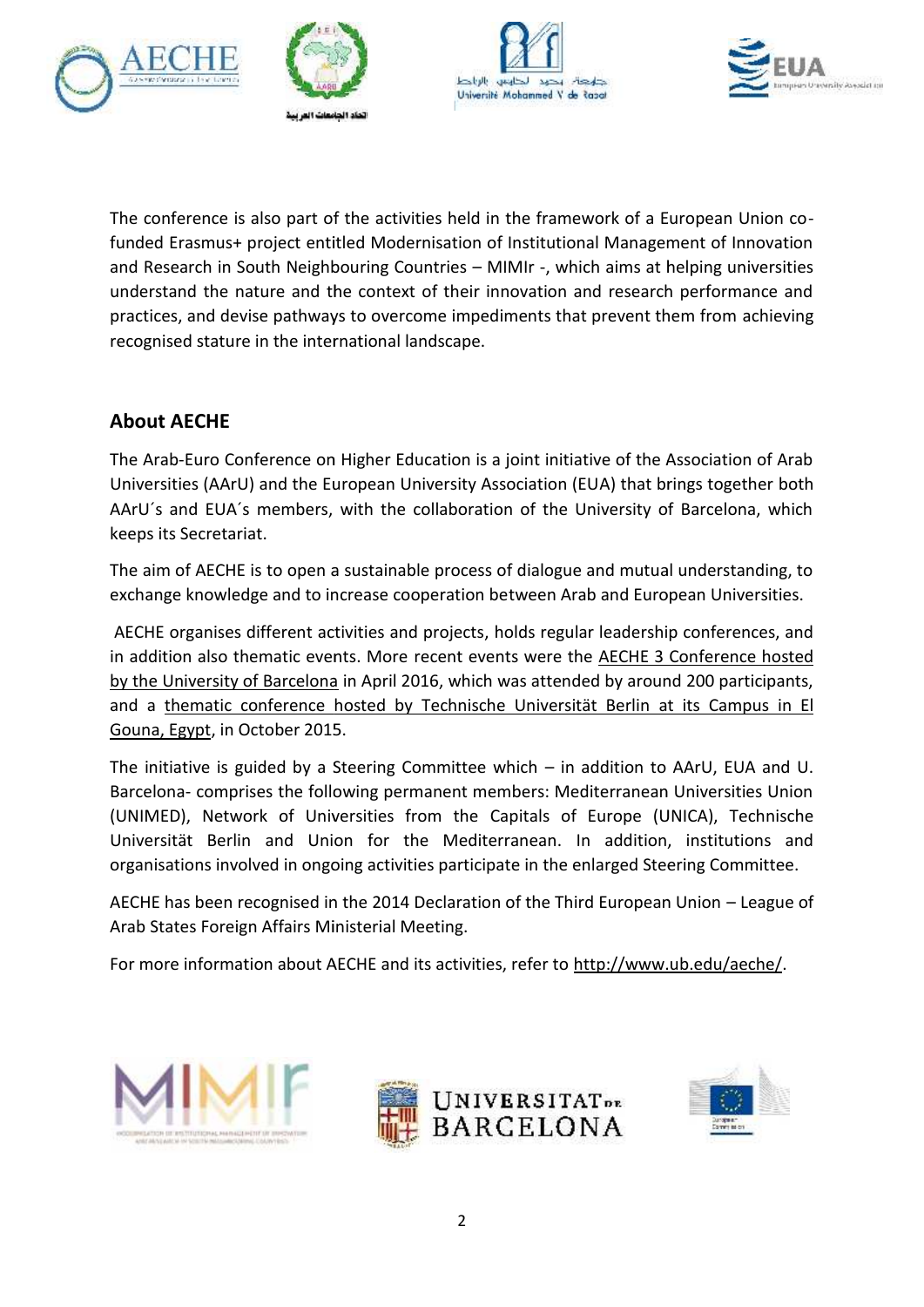







## **Programme**

### **24 April**

| 9.00-16.45 | Pre-conference workshop: Lessons learned from collaborative doctoral education                                                                                                                                                 |
|------------|--------------------------------------------------------------------------------------------------------------------------------------------------------------------------------------------------------------------------------|
|            | (See the Programme for the Pre-Conference Workshop at the end of the Conference<br>Programme)                                                                                                                                  |
| 18.00      | Setting the stage                                                                                                                                                                                                              |
|            | Master of Ceremonies: Nadia Motii, Head of International Relations, Université Mohammed V                                                                                                                                      |
|            | Keynotes:                                                                                                                                                                                                                      |
|            | Research responding to local needs in the context of global grand/societal challenges<br>Adnan Badran, Professor and Chancellor, University of Petra; President of the Board<br>$\bullet$<br>of Trustees, University of Jordan |
|            | Science Diplomacy in Arab-Euro relations<br>Tuomo Melasuo, Tampere Peace Research Institute -Mediterranean Studies -, U.<br>$\bullet$<br>Tampere (Finland) / UNIMED                                                            |
|            | <b>Discussion</b>                                                                                                                                                                                                              |
| 19.30      | Reception                                                                                                                                                                                                                      |
|            |                                                                                                                                                                                                                                |
|            |                                                                                                                                                                                                                                |
|            |                                                                                                                                                                                                                                |
|            | 3                                                                                                                                                                                                                              |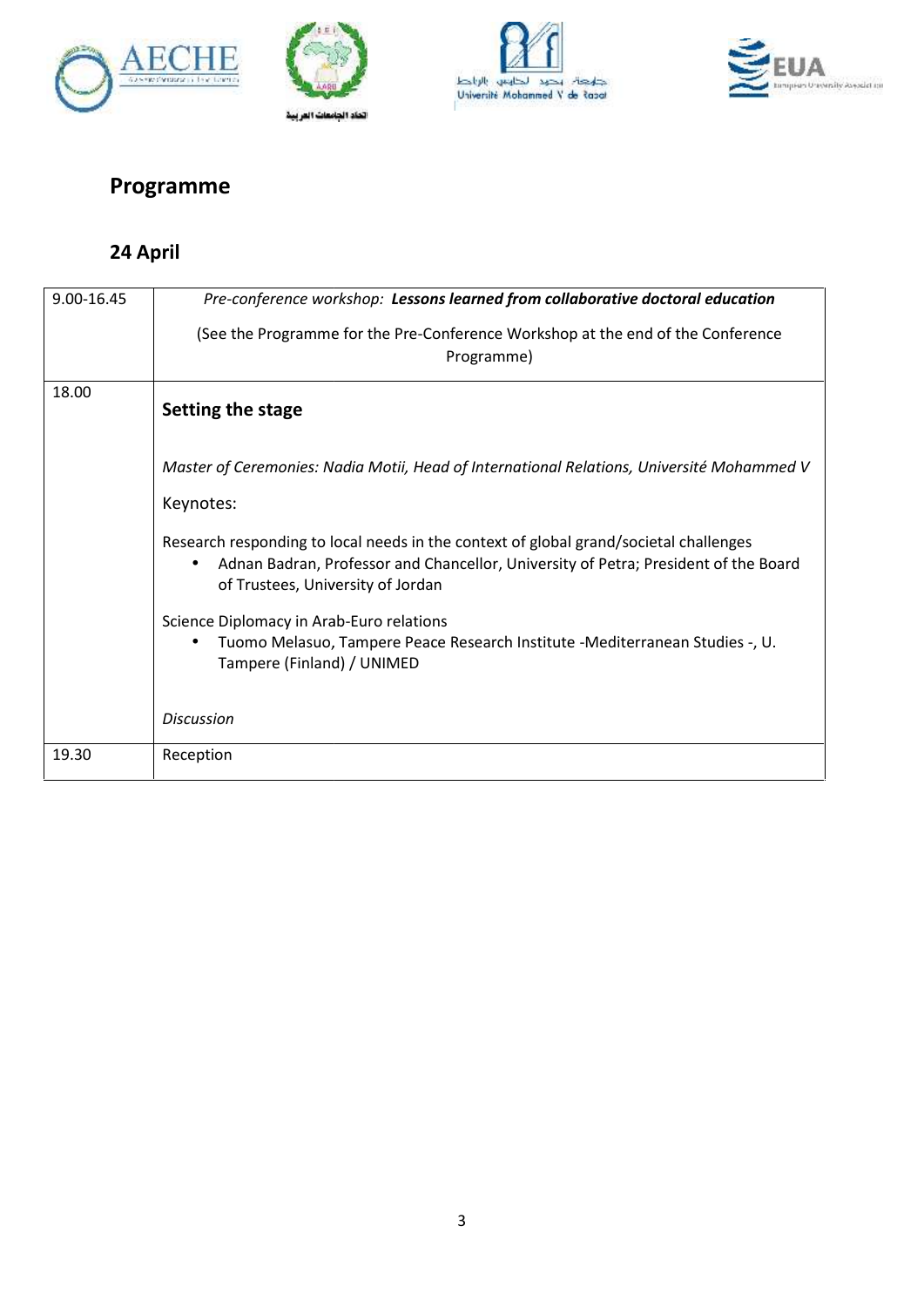







|             | Opening                                                                                                                                                                                                                                                                                                                                                                                                                                                                                                                                                                                     |
|-------------|---------------------------------------------------------------------------------------------------------------------------------------------------------------------------------------------------------------------------------------------------------------------------------------------------------------------------------------------------------------------------------------------------------------------------------------------------------------------------------------------------------------------------------------------------------------------------------------------|
|             | Organisers and high level authorities                                                                                                                                                                                                                                                                                                                                                                                                                                                                                                                                                       |
|             | Welcome to AECHE 4 (Sultan Abu Orabi, Secretary General, AarU; Lesley Wilson,<br>$\bullet$<br>Secretary General, EUA; Ramon Torrent, U. Barcelona and Head of the AECHE<br>Secretariat)                                                                                                                                                                                                                                                                                                                                                                                                     |
|             | Opening speech by His Excellency Mohamed Hassad, Minister for Higher Education,<br>$\bullet$<br>Vocational Training and Scientific Research of Morocco (TBC)<br>$\bullet$                                                                                                                                                                                                                                                                                                                                                                                                                   |
|             | Opening speech by Mme. Christina Russo, Director for International Cooperation,<br>European Commission, Directorate General for Research and Innovation                                                                                                                                                                                                                                                                                                                                                                                                                                     |
| 10.15-10.45 | Coffee Break - Photo                                                                                                                                                                                                                                                                                                                                                                                                                                                                                                                                                                        |
| 10-45-12.45 | Session 1: University research and society: the benefits                                                                                                                                                                                                                                                                                                                                                                                                                                                                                                                                    |
|             | Research is a central mission of universities but not all universities can become research-<br>intensive. Research contributes to the advancement of knowledge as well as serving national<br>and local innovation; it is also a determining factor for the quality of university education.<br>Speakers will very briefly present different perspectives on how universities build research<br>capacity and use research results (maybe from other institutions) with different goals and<br>how they succeed in aligning these different, not always synergetic goals. Themes to address: |
|             | Building and sharing capacity/Nurturing talent<br>$\circ$<br>Trend towards research clustering and concentration<br>$\circ$<br>Contribution to society in different ways: a research based education<br>O<br>producing graduates who have the disciplinary and generic skills to take key<br>positions in policy making, industries, etc. to deal with complex problems,<br>some of them of global dimension, in an increasingly interconnected world<br>Addressing national and local problems in a global context                                                                         |
|             | Very short interventions, followed by discussion.                                                                                                                                                                                                                                                                                                                                                                                                                                                                                                                                           |
|             | Panelists:<br>Lesley Wilson, European University Association (EUA)<br>٠<br>Sylvie Daviet, University of Aix-Marseille, France<br>Turki Obaidat, Al Zaytoonah University, Jordan<br>$\bullet$<br>Marwan Awartani, Palestine Technical University, Palestine<br>Amina Benkhadra, Office National des Hydrocarbures et des Mines (ONHYM),<br>Morocco                                                                                                                                                                                                                                           |
|             | Chair: Ramon Torrent, U. Barcelona, AECHE Secretariat                                                                                                                                                                                                                                                                                                                                                                                                                                                                                                                                       |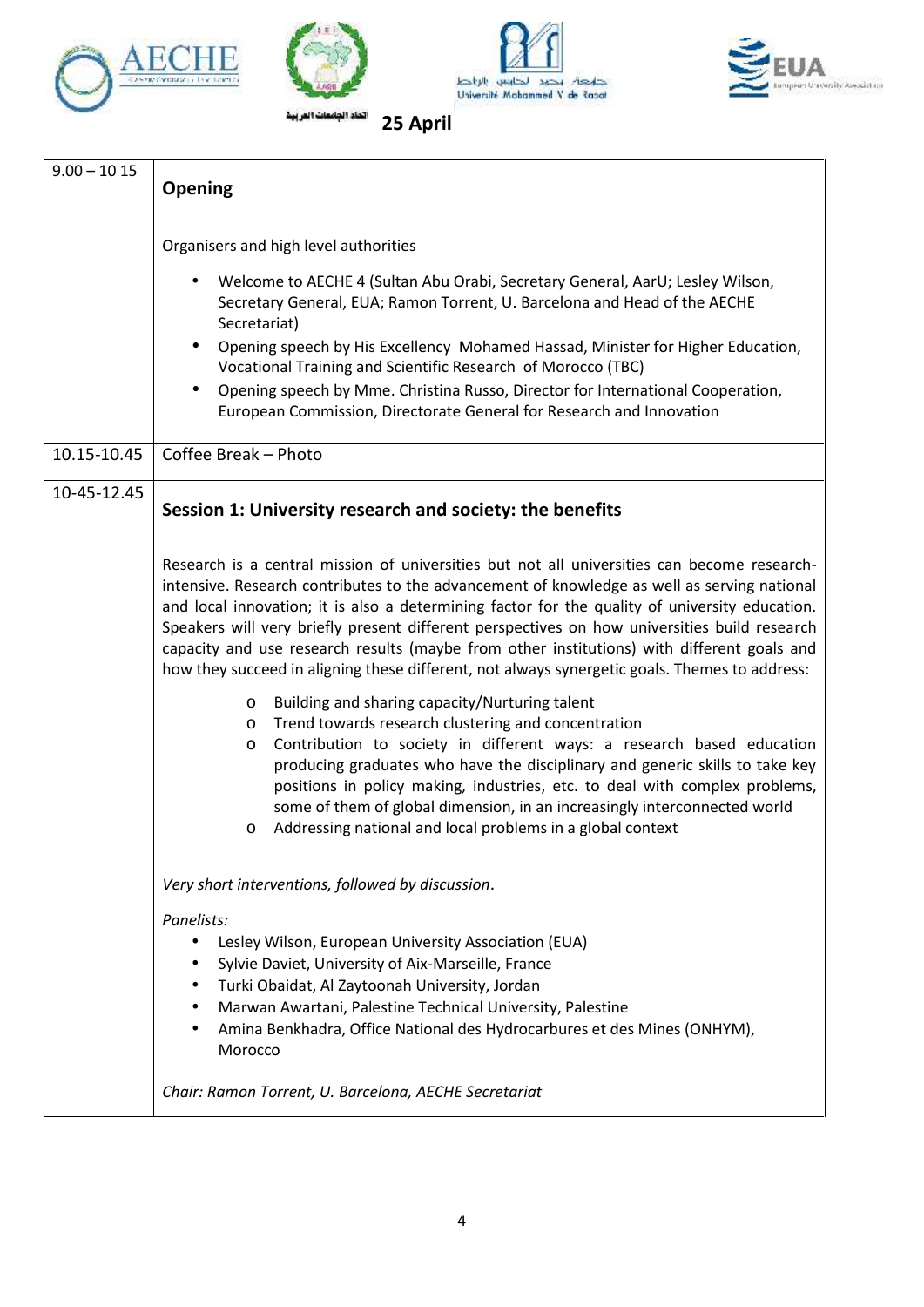







|             | Lunch                                                                                                                                                                                                                                                                                                                                                                                                                                                                                                         |
|-------------|---------------------------------------------------------------------------------------------------------------------------------------------------------------------------------------------------------------------------------------------------------------------------------------------------------------------------------------------------------------------------------------------------------------------------------------------------------------------------------------------------------------|
| 14.00-15.30 | Session 2: Addressing global challenges through research collaboration                                                                                                                                                                                                                                                                                                                                                                                                                                        |
|             | The session will demonstrate the global nature of these challenges, and the need to address<br>them through interdisciplinary, interregional research collaboration, and propose lessons learned<br>and good practices for discussion with other participants. It will be an interactive panel<br>discussion.                                                                                                                                                                                                 |
|             | Panelists:                                                                                                                                                                                                                                                                                                                                                                                                                                                                                                    |
|             | Water and peace studies: Jauad EL Kharraz, MEDRC (Middle East Desalination Research<br>Center), International Organization<br>Energy: Mihaela Albu, Politehnica University of Bucharest, Romania<br>Water: Roman Luckscheiter, German Academic Exchange Service (DAAD) Cairo Office<br>(German Egyptian Water Cluster)<br>Renewable Energy: Badr Ikken, Institut de Recherche en Energie Solaire et Energies<br>Nouvelles (IRESEN), Morocco<br>Abdelhamid El-Zoheiry, Euro-Mediterranean University, Slovenia |
|             | Chair: Nicolas Patrici, University of Barcelona, Spain/Coordinator of the Erasmus + CBHE "MIMIr"                                                                                                                                                                                                                                                                                                                                                                                                              |
|             | project                                                                                                                                                                                                                                                                                                                                                                                                                                                                                                       |
| 15.30-16.00 | Coffee break                                                                                                                                                                                                                                                                                                                                                                                                                                                                                                  |
|             |                                                                                                                                                                                                                                                                                                                                                                                                                                                                                                               |
|             | Session 3: Collaborative initiatives and networks and their contributions to<br>research collaboration: Mapping and pointing to synergies                                                                                                                                                                                                                                                                                                                                                                     |
|             | Short interventions followed by panel discussion.                                                                                                                                                                                                                                                                                                                                                                                                                                                             |
| 16.00-17.30 | Rigas Arvanitis, Institut de Recherche pour le Development, France<br>Joel Guiot, Mediterranean Experts on Climate and Environmental Change (MedECC)<br>Marcello Scalisi, Mediterranean Universities Union (UNIMED - '5TOI 4EWAS' project)<br>Albert Tuijnman, European Investment Bank<br>OCP, Morocco (TBC)                                                                                                                                                                                                 |
|             | Chair: Abdallah Anajar, Arab Science and Technology Foundation                                                                                                                                                                                                                                                                                                                                                                                                                                                |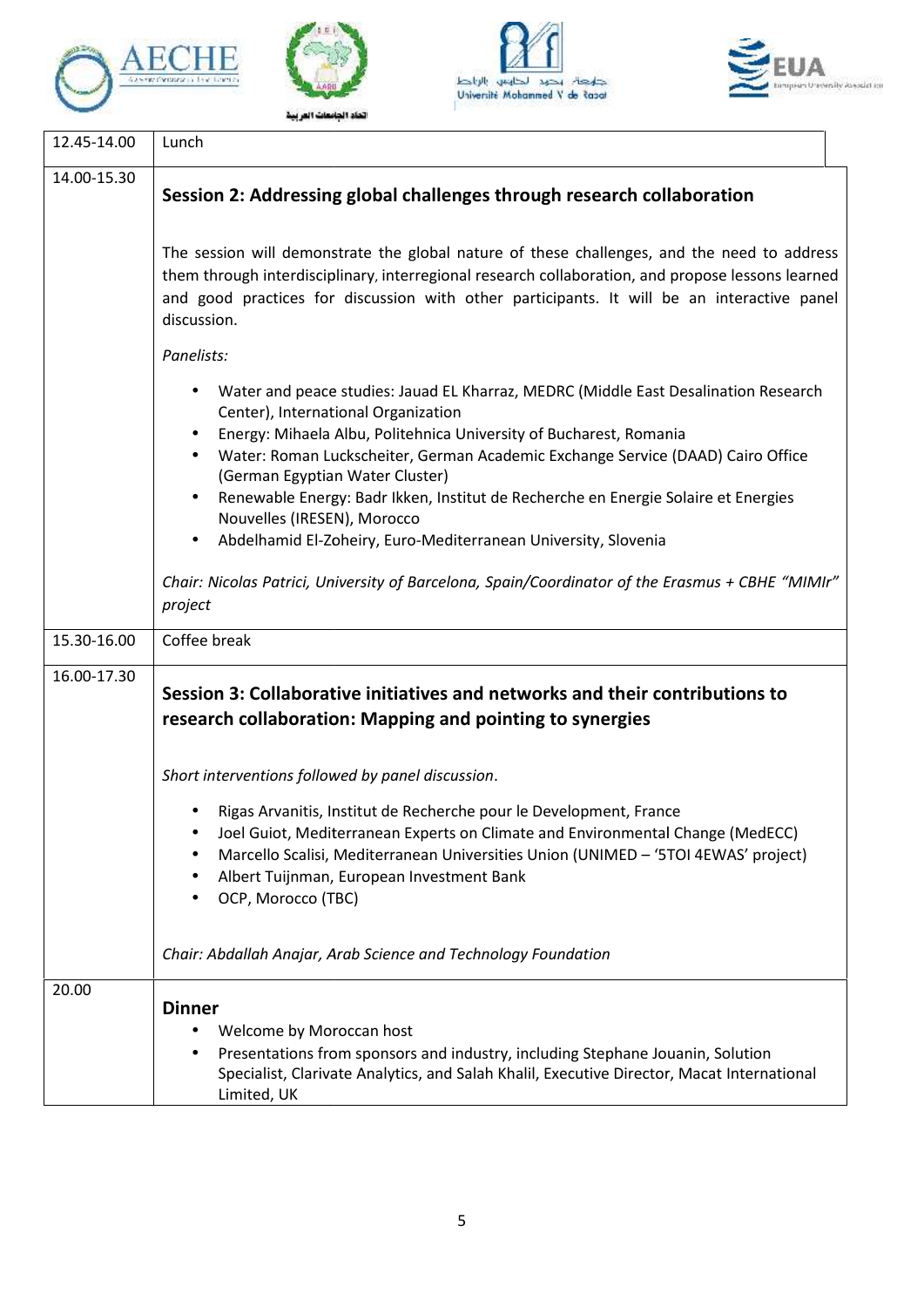







| Arab-European context will be developed.<br>Doris Wastl-Walter, University of Bern, Switzerland<br>$\bullet$<br>Faisal Mansouri, University of Sousse, Tunisia<br>٠<br>Obaid Al Saidy, Oman Research Council, Oman<br>$\bullet$<br>Bernardo Cascales, University of Murcia, Spain<br>$\bullet$<br>Hanan Malkawi, Vice-President, Royal Scientific Society (RSS), Jordan<br>٠<br>Chair: Bregt Saenen, EUA, MIMIr project on research management models<br><b>Session 5: Digitalization and research</b><br>Arab-European context will be developed<br>Odej Kao, Einstein Center Digital Future, Technische Universität Berlin, Germany<br>٠<br>Pierre Gedeon, Director of International Relations at NDU University, Lebanon<br>٠<br>Abdallah Moussa, Saudi Electronic University, Saudi Arabia<br>$\bullet$<br>Mohamed Loutfi, Cardiff Metropolitan University, UK<br>$\bullet$<br>Ilham Berrada, University Mohammed V, Morocco<br>$\bullet$<br>Chair: Wail Benjelloun, President, Mediterranean Universities Union (UNIMED) | Coffee break | 9.00-10.00  | Session 4: Accessibility of scientific research results                                                                                                                                            |
|-------------------------------------------------------------------------------------------------------------------------------------------------------------------------------------------------------------------------------------------------------------------------------------------------------------------------------------------------------------------------------------------------------------------------------------------------------------------------------------------------------------------------------------------------------------------------------------------------------------------------------------------------------------------------------------------------------------------------------------------------------------------------------------------------------------------------------------------------------------------------------------------------------------------------------------------------------------------------------------------------------------------------------|--------------|-------------|----------------------------------------------------------------------------------------------------------------------------------------------------------------------------------------------------|
|                                                                                                                                                                                                                                                                                                                                                                                                                                                                                                                                                                                                                                                                                                                                                                                                                                                                                                                                                                                                                               |              |             | Short presentations on the developments in open science and how this is likely to impact<br>international research collaboration. In discussion with the audience, recommendations for the         |
|                                                                                                                                                                                                                                                                                                                                                                                                                                                                                                                                                                                                                                                                                                                                                                                                                                                                                                                                                                                                                               |              |             |                                                                                                                                                                                                    |
|                                                                                                                                                                                                                                                                                                                                                                                                                                                                                                                                                                                                                                                                                                                                                                                                                                                                                                                                                                                                                               |              |             |                                                                                                                                                                                                    |
|                                                                                                                                                                                                                                                                                                                                                                                                                                                                                                                                                                                                                                                                                                                                                                                                                                                                                                                                                                                                                               |              | 10:00-11:00 |                                                                                                                                                                                                    |
|                                                                                                                                                                                                                                                                                                                                                                                                                                                                                                                                                                                                                                                                                                                                                                                                                                                                                                                                                                                                                               | 11.00-11.30  |             | Presentations on the developments in digitalization in research and how this is likely to impact<br>international research collaboration. In discussion with the audience, recommendations for the |
|                                                                                                                                                                                                                                                                                                                                                                                                                                                                                                                                                                                                                                                                                                                                                                                                                                                                                                                                                                                                                               |              |             |                                                                                                                                                                                                    |
|                                                                                                                                                                                                                                                                                                                                                                                                                                                                                                                                                                                                                                                                                                                                                                                                                                                                                                                                                                                                                               |              |             |                                                                                                                                                                                                    |
|                                                                                                                                                                                                                                                                                                                                                                                                                                                                                                                                                                                                                                                                                                                                                                                                                                                                                                                                                                                                                               |              |             |                                                                                                                                                                                                    |
|                                                                                                                                                                                                                                                                                                                                                                                                                                                                                                                                                                                                                                                                                                                                                                                                                                                                                                                                                                                                                               |              |             |                                                                                                                                                                                                    |
|                                                                                                                                                                                                                                                                                                                                                                                                                                                                                                                                                                                                                                                                                                                                                                                                                                                                                                                                                                                                                               |              |             |                                                                                                                                                                                                    |
|                                                                                                                                                                                                                                                                                                                                                                                                                                                                                                                                                                                                                                                                                                                                                                                                                                                                                                                                                                                                                               |              |             |                                                                                                                                                                                                    |
|                                                                                                                                                                                                                                                                                                                                                                                                                                                                                                                                                                                                                                                                                                                                                                                                                                                                                                                                                                                                                               | 6            |             |                                                                                                                                                                                                    |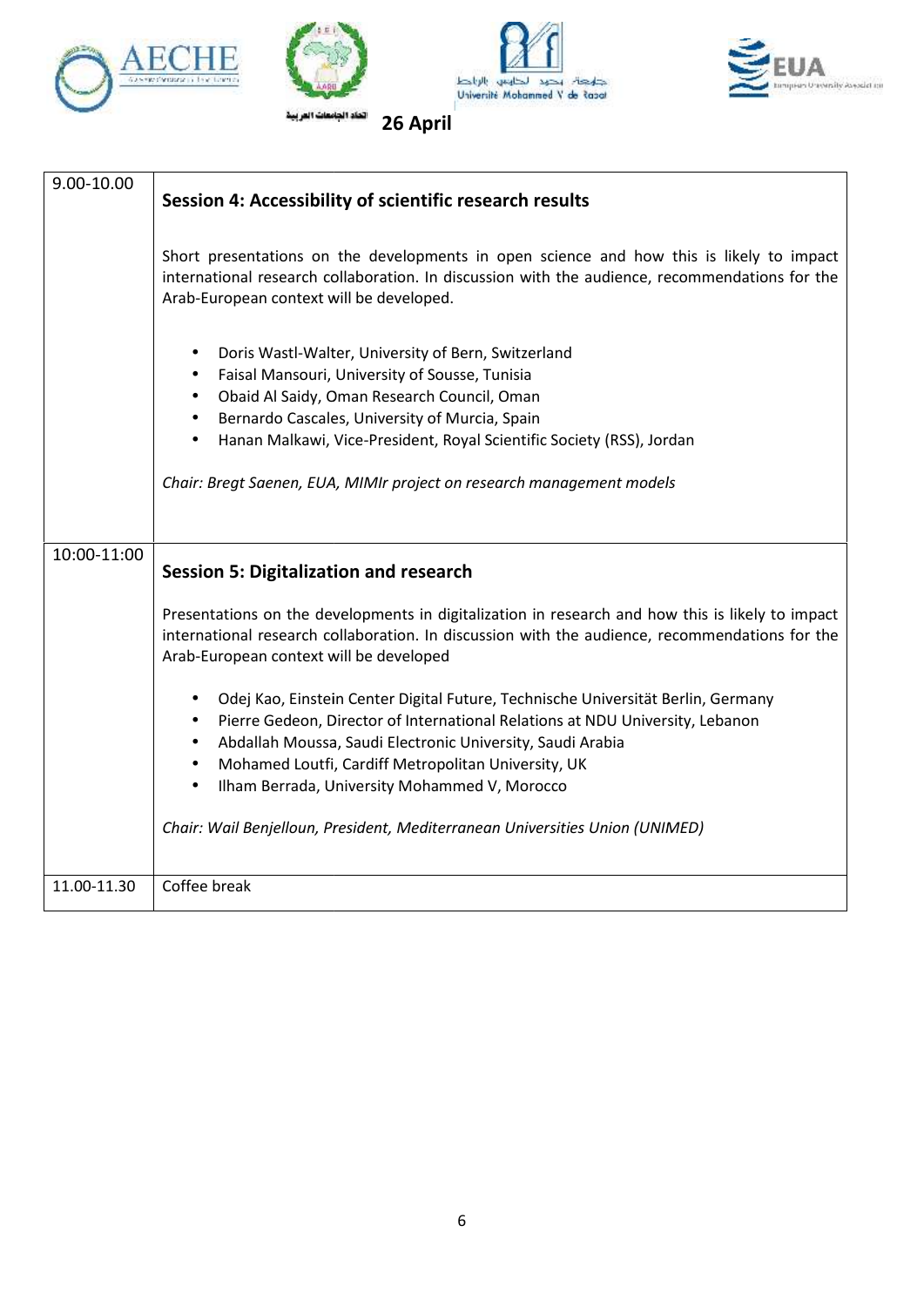







|                    | Closing session: Perspectives for Arab - Euro research and education cooperation                                                                                                                                                                                                                                                                                                                                                   |
|--------------------|------------------------------------------------------------------------------------------------------------------------------------------------------------------------------------------------------------------------------------------------------------------------------------------------------------------------------------------------------------------------------------------------------------------------------------|
|                    | Melita Kovacevic University of Zagreb: Short report on the outcomes of the Doctoral<br>$\bullet$<br>Collaboration pre-conference workshop                                                                                                                                                                                                                                                                                          |
|                    | <b>Closing Panel:</b>                                                                                                                                                                                                                                                                                                                                                                                                              |
|                    | Paul J. Pace, Personal Representative of the Minister for Education and Employment of<br>Malta, Presidency of the EU Council<br>Sergi Farré, Union for the Mediterranean, UfM<br>Lesley Wilson, Secretary General of the European University Association, EUA<br>$\bullet$                                                                                                                                                         |
|                    | Authorities from Morocco, Algeria, Palestine and the European Commission (TBC)<br>٠<br>Chair: Sultan Abu Orabi, Secretary General of the Association of Arab Universities. AArU                                                                                                                                                                                                                                                    |
|                    | Followed by closing ceremony                                                                                                                                                                                                                                                                                                                                                                                                       |
| 13.00-14.00        | Lunch - followed by University tour                                                                                                                                                                                                                                                                                                                                                                                                |
| $14:00 -$<br>16:30 | Post-conference session: Cases of good practice for Arab-Euro<br>cooperation in Higher Education: Erasmus Mundus, TEMPUS and<br>Erasmus + projects' results and ongoing activities                                                                                                                                                                                                                                                 |
|                    | 14:00 - 14:15 Welcome and opening                                                                                                                                                                                                                                                                                                                                                                                                  |
|                    | <b>Project Coordinators</b><br>Representative(s) of EACEA and/or the EU Delegation in Rabat<br>$\bullet$<br>Representatives of AECHE 4 and/or the host University<br>$\bullet$                                                                                                                                                                                                                                                     |
|                    | 14:15 - 16:45 Outcomes and results of relevant Erasmus Mundus, TEMPUS and Erasmus+<br>projects                                                                                                                                                                                                                                                                                                                                     |
|                    | • Al Idrisi II (University of Granada)<br><b>BATTUTA (University of Rouen)</b><br>EU METALIC II (Cardiff Metropolitan University)<br>UnetBA (University of Las Palmas de Gran Canaria)<br>AVEMPACE I, II and III (Technische Universität Berlin)<br>MIMI, MIMIr, EQuaM, NQF (University of Barcelona)<br>Synergies between Erasmus + and other EU - MED projects (UNIMED)<br><b>EXPERES (University of Murcia)</b><br>Others (TBC) |
|                    | 16:45 - 17:00 Summary and conclusion                                                                                                                                                                                                                                                                                                                                                                                               |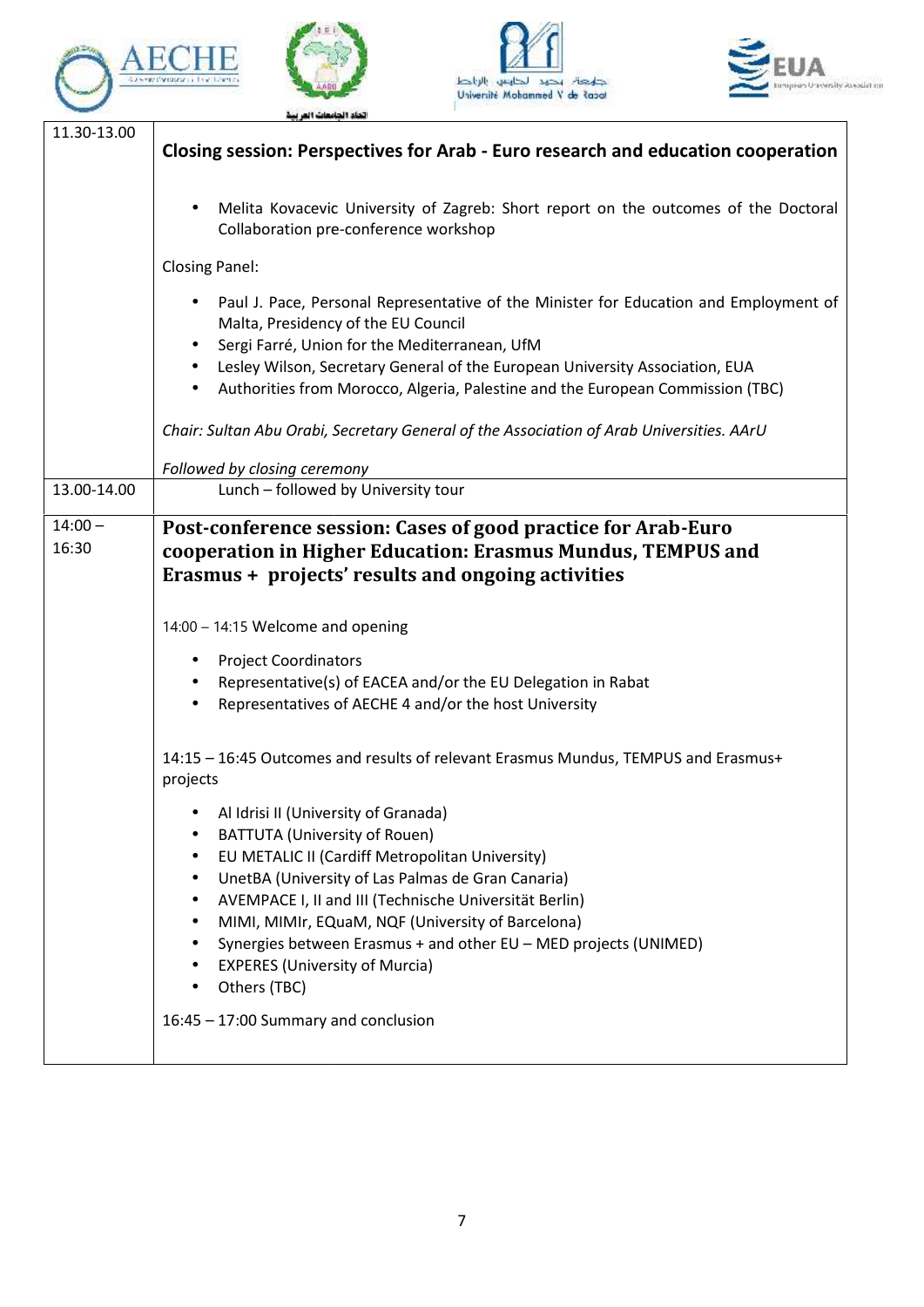





### **24 April- Pre-conference Workshop:**

#### **Lessons learned from collaborative doctoral education**

#### **Programme Programme**

|       | Lessons learned from collaborative doctoral education                                                                                                                                                          |
|-------|----------------------------------------------------------------------------------------------------------------------------------------------------------------------------------------------------------------|
|       | Programme                                                                                                                                                                                                      |
| 9.00  | Opening: Capacity building in doctoral education: serving local needs, addressing<br>global challenges                                                                                                         |
|       | Welcome from University Mohammed V, AArU & EUA                                                                                                                                                                 |
|       | Opening keynotes: Capacity building in doctoral education: serving local needs, addressing global<br>challenges                                                                                                |
|       | Ken Bib, University Mohammed V, Morocco<br>Melita Kovacevic, University of Zagreb, Croatia<br>Amr Ezzat Salama, American University of Cairo, Egypt                                                            |
|       | Chair: Michael Gaebel, European University Association (EUA)                                                                                                                                                   |
| 10.00 | Plenary 1: Doctoral education in Europe and the Arab region                                                                                                                                                    |
|       | Overview presentation on different models, development trends, and common challenges in doctoral<br>education, citing case studies from specific systems                                                       |
|       | Mick Fuller, University Plymouth, UK/former member of the Steering Committee of the EUA-CDE<br>Salim Daccache, Université Saint Joseph, Lebanon                                                                |
|       | Chair: Nicolas Patrici, Coordinator of the MIMIr Erasmus + CBHE project, University of Barcelona, Spain                                                                                                        |
|       | Followed by Q&A                                                                                                                                                                                                |
| 11.00 | Coffee - Photo                                                                                                                                                                                                 |
| 11.30 | Plenary 2: International collaboration in doctoral education                                                                                                                                                   |
|       | (including aspects of partnership, mutual benefits, sustainability of relations, funding, alumni relations)                                                                                                    |
|       | Patricia Rosado Pinto, University Nova Lisboa, Portugal<br>Rainer Herpers, Hochschule, Bonn-Rhein-Sieg: Opportunity Platform towards transformative higher<br>Education and innovative research Network (OPEN) |
|       | Abdallah Al Zoubi, Princess Sumaya University for Technology, Jordan<br>Ghassen Awad, Applied Sciences University, Bahrein                                                                                     |
|       | Short inputs: Being an international alumnus/a (4 min each) : Razan Abu Orabi, International Student<br>and (TBC), EUA, Zakaria Baicha, University Mohammed V, Morocco                                         |
|       | Chair: Lucas Zinner, University of Vienna, Austria                                                                                                                                                             |
| 13.00 | Lunch                                                                                                                                                                                                          |